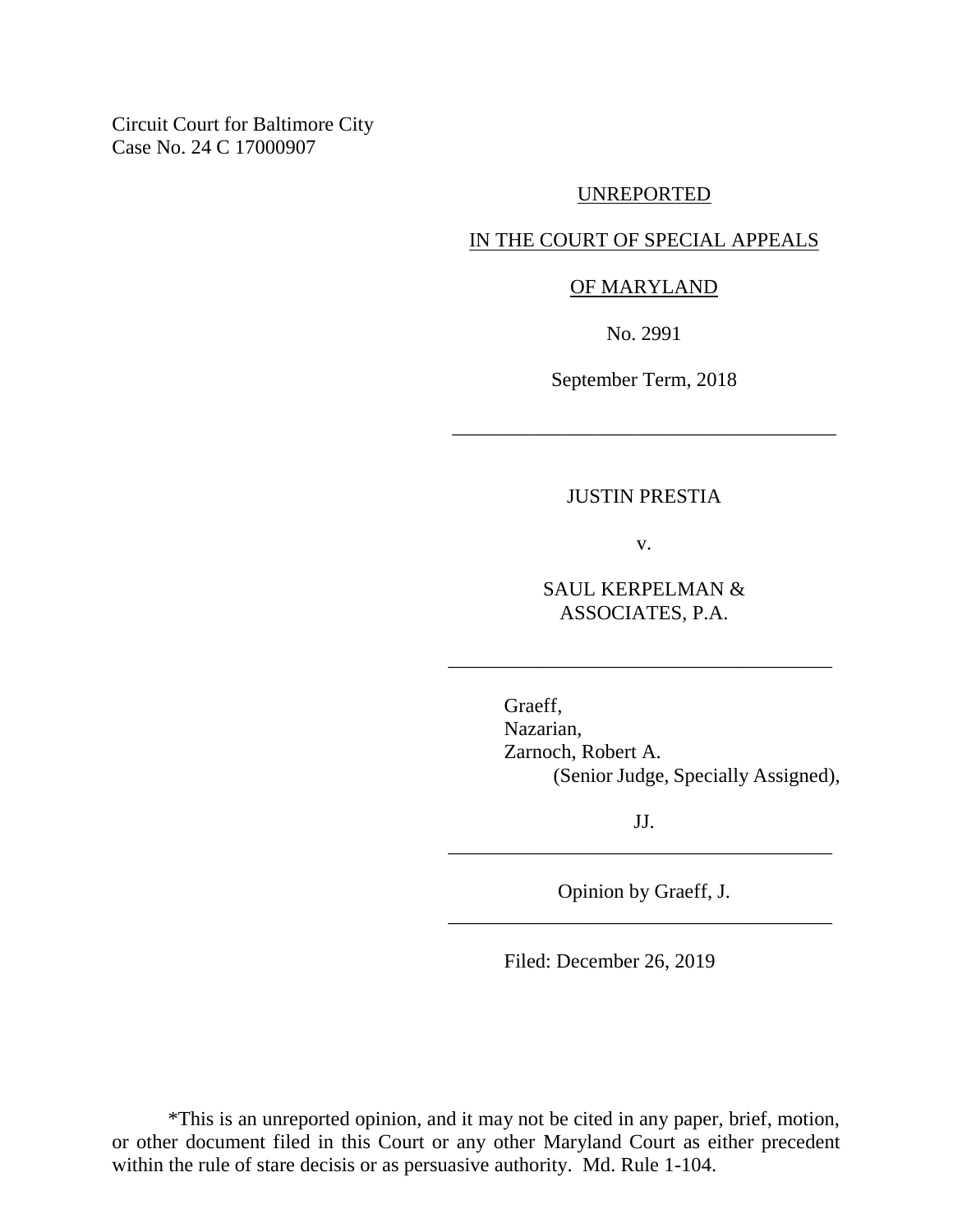Justin Prestia, appellant, filed a legal malpractice suit in the Circuit Court for Baltimore City against his former attorneys, Saul Kerpelman & Associates, P.A. ("Kerpelman"), appellee, for negligence in representing him in a lead paint claim. The circuit court ultimately granted: (1) Kerpelman's motion to strike experts named after the date designated in the scheduling orders; and (2) Kerpelman's motion for summary judgment on the ground that appellant could not prove that Kerpelman was negligent without a standard of care expert.

On appeal, appellant presents the following questions for this Court's review, which we have rephrased slightly, as follows:

- 1. Did the circuit court abuse its discretion in striking appellant's expert witnesses where there had been substantial compliance with discovery, and discovery was still open at the time of the motions hearing?
- 2. Was an expert in the legal standard of care required to prove this legal malpractice claim?

For the reasons set forth below, we shall affirm the judgment of the circuit court.

# **FACTUAL AND PROCEDURAL BACKGROUND**

# **The Lead Paint Case<sup>1</sup>**

Appellant alleges that he was exposed to lead paint while he was living at 819 North Payson Street, Baltimore, Maryland ("the Property"), from 1992 through 1998. A violation

notice from the Baltimore City Health Department, issued to Roger Hewitt on October 17,

 $\overline{a}$ 

<sup>&</sup>lt;sup>1</sup> The factual background regarding the underlying case is taken from the complaint and affidavits filed by the parties in the malpractice action.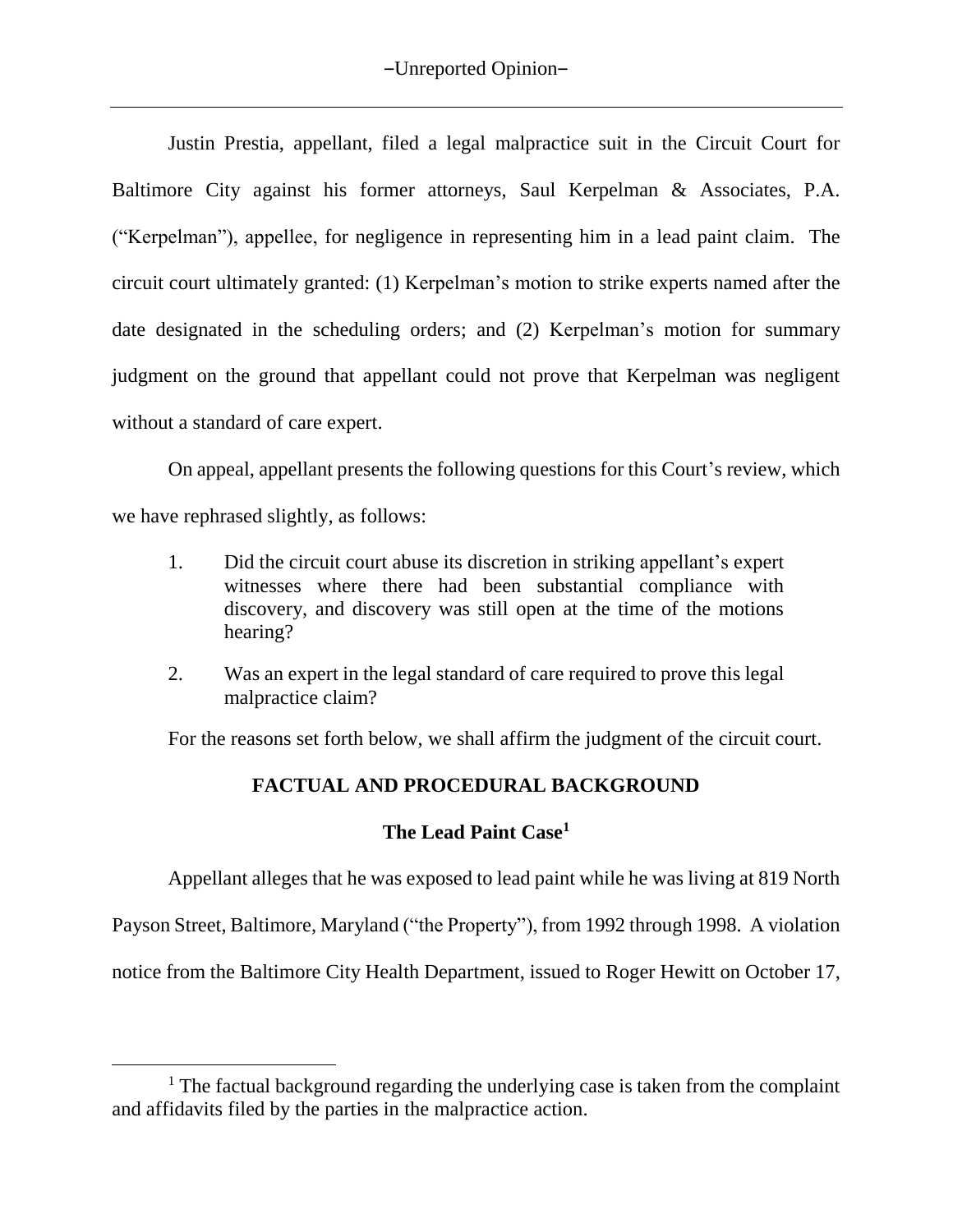2000, stated that lead paint was found at this address. Appellant alleges that his exposure to lead paint while at this address caused him injuries, including anger and other behavioral issues.

In July 2008, while appellant was still a minor, his mother retained Kerpelman to represent him in his lead paint injury claim. Appellant turned 18 years old on April 29, 2010, and therefore, the statute of limitations to file a lead paint personal injury claim was April 29, 2013. *See* Md. Code (2014) § 5-101 of Courts and Judicial Proceedings ("CJP") ("A civil action at law shall be filed within three years from the date it accrues unless another provision of the Code provides a different period of time within which an action shall be commenced."); CJP  $\S$  5-201(a) ("When a cause of action subject to a limitation under Subtitle 1... accrues in favor of a minor or mental incompetent, that person shall file his action within the lesser of three years or the applicable period of limitations after the date the disability is removed.").

Kerpelman filed a lawsuit against Roger Hewitt, the landlord of the Payson Street home, on April 24, 2013. On April 30, 2014, Kerpelman hired Elite Professional Services, Inc. to serve Mr. Hewitt. The process server attempted service on Mr. Hewitt seventeen different times, at several different addresses, but none of the attempts was successful.

On August 15, 2014, the circuit court issued a Md. Rule 2-507 notice of dismissal for lack of prosecution.<sup>2</sup> The notice stated:

 $\overline{a}$ 

<sup>&</sup>lt;sup>2</sup> Md. Rule 2-507(c) provides, in part, that "[a]n action is subject to dismissal for lack of prosecution at the expiration of one year from the last docket entry."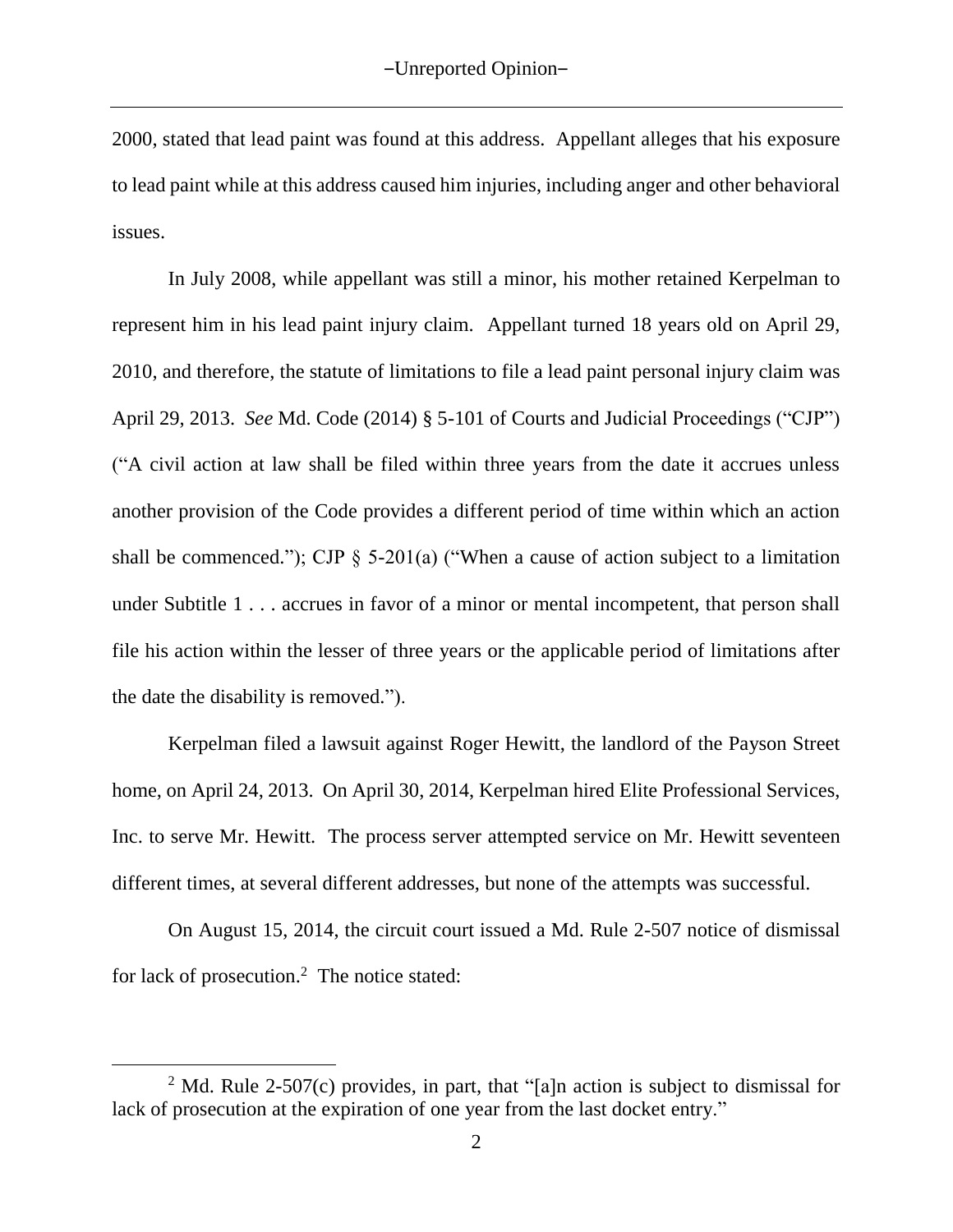Pursuant to Maryland Rule 2-507 this proceeding will be "DISMISSED FOR LACK OF PROSECUTION WITHOUT PREJUDICE," 30 days after service of this notice, unless prior to that time a written motion showing good cause to defer the entry of an order of dismissal is filed.

On September 10, 2014, Kerpelman filed a motion to suspend Rule 2-507, stating that Roger Hewitt was evading service and requesting that the court issue a scheduling order. On October 14, 2014, the court issued an order deferring dismissal until December 23, 2014, but stating that, "if this case has not been finally disposed of by the deferred date, the clerk shall enter on the docket 'Dismissed for lack of prosecution without prejudice.'"

Appellant alleges that, in July 2015, after repeated, unsuccessful attempts to contact Kerpelman, he contacted another attorney. The attorney advised him that his case against Mr. Hewitt was dismissed for lack of prosecution, and that he could no longer bring a claim against Mr. Hewitt because the statute of limitations had expired.<sup>3</sup>

## **The Malpractice Case**

On February 23, 2017, appellant filed a complaint against Kerpelman, alleging that Kerpelman was negligent in its representation of him in his lead paint case. On June 14, 2018, the circuit court issued a pre-trial scheduling order, providing that discovery be completed by October 14, 2018. Appellant's initial deadline to identify his experts was July 29, 2018.

<sup>&</sup>lt;sup>3</sup> The case was dismissed on January 13, 2015. The court's order provided that, because "the terms of the Order deferring dismissal not having been satisfied within the time set forth therein, and no further motion pursuant to Maryland Rule 2-507(e) having been filed[,]" the case was dismissed for lack of prosecution.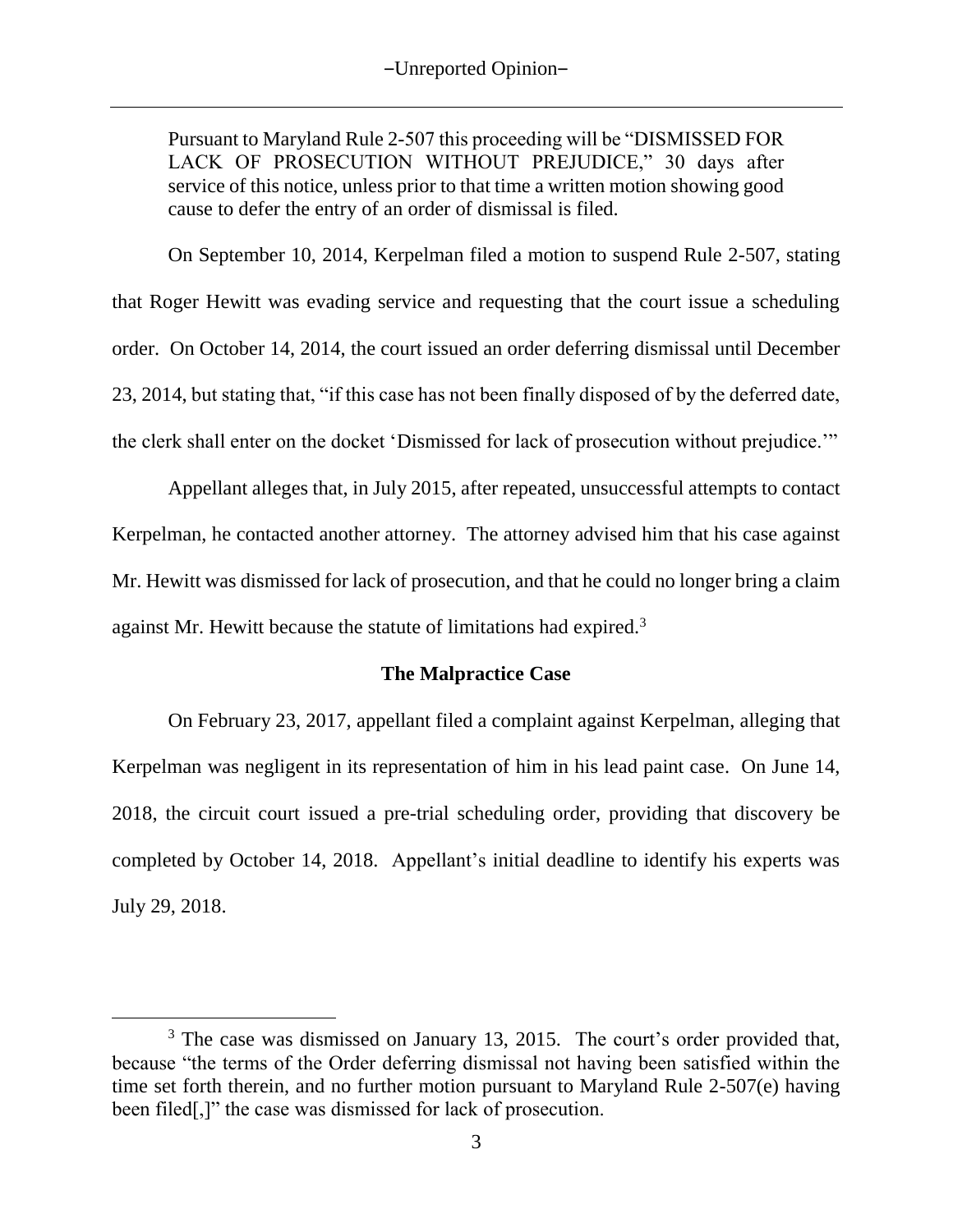The court issued a revised order on July 27, 2018, based on a consent motion to extend discovery deadlines. Under the new scheduling order, appellant's expert identification was due on August 28, 2018, Kerpelman's expert identification was due on October 12, 2018, and discovery was to be completed by November 13, 2018.

Appellant filed a preliminary designation of expert witnesses on August 28, 2018. The designation named two experts: (1) a certified lead risk assessor, who would testify that appellant was "more likely than not" exposed to lead paint at the Property; and (2) an expert in psychology and neuropsychology. It also referenced three additional unnamed experts, including a clinical practitioner in pediatrics, an expert in vocational rehabilitation, and a lawyer.

On September 4, 2018, Kerpelman advised appellant that his designation of expert witnesses was deficient, and it would object and move to strike any expert "not properly identified." On September 14, 2018, appellant filed a motion for leave to designate additional expert witnesses and a supplemental designation of expert witnesses, naming a pediatric expert and a vocational rehabilitation expert. Appellant still did not name a legal standard of care expert, but instead, he filed a motion for summary judgment alleging that there was no dispute of material fact that Kerpelman deviated from the standard of care. Appellant alleged that Kerpelman's "deviations from the applicable legal standards of care in this case [are] so obvious that any lay person would understand and therefore expert testimony is not required and Plaintiff's motion for summary judgment must be granted."

4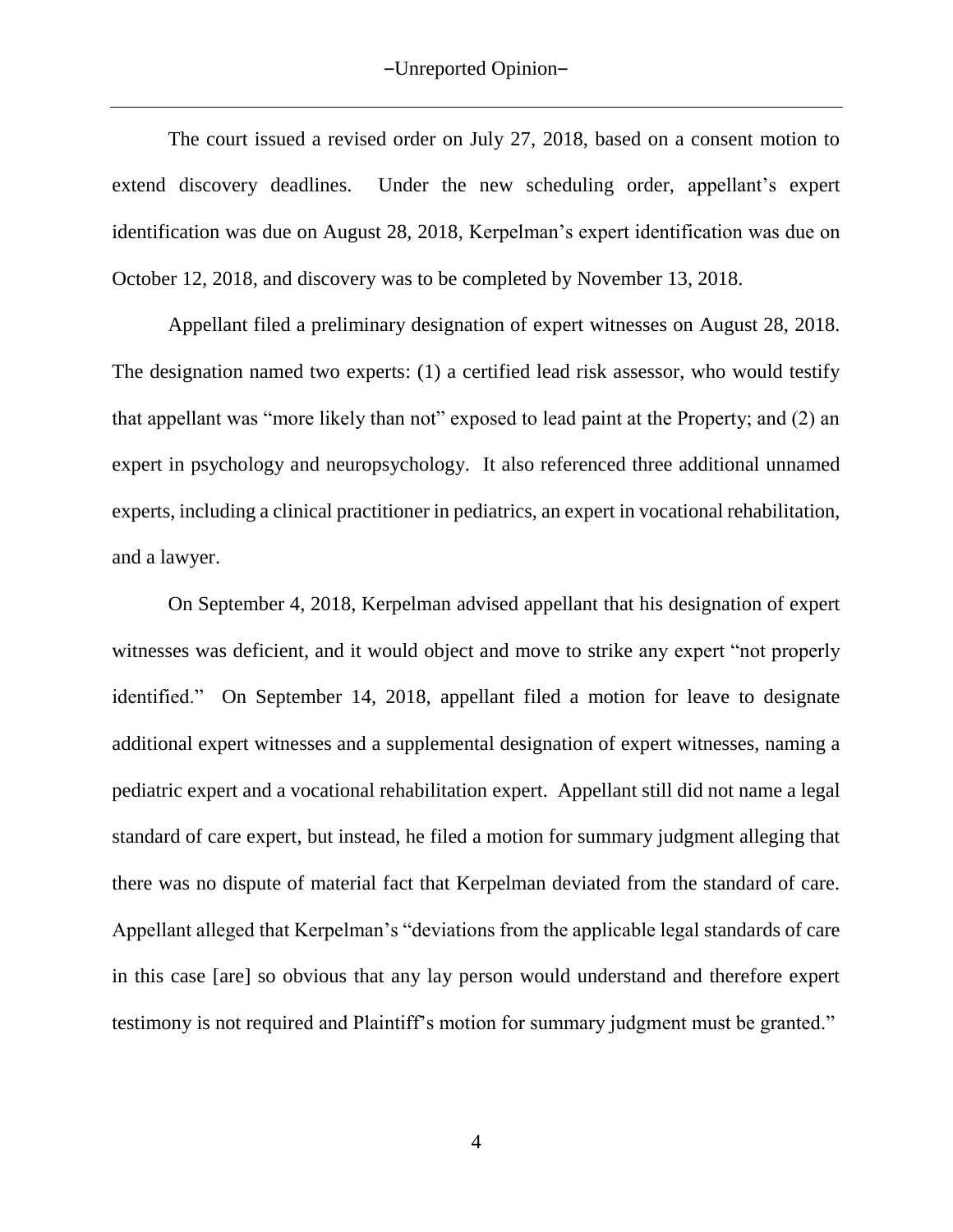On September 27, 2018, Kerpelman filed a motion to strike appellant's designation of experts as inadequate and his supplemental designation of expert witnesses as untimely. That same day, Kerpelman filed a motion for summary judgment, asserting that appellant needed a standard of care expert in this "lead paint case involving contradictory evidence of Plaintiff's residential history and a landlord who likely had no insurance[,]" and his failure to designate a standard of care expert, as well as an expert who could testify to the nexus between exposure to lead and damages, warranted summary judgment in its favor.

On November 1, 2018, more than two months after the deadline to designate experts, appellant, represented by a different attorney from the same firm, filed a second supplemental designation of expert witnesses.This designation named a standard of care expert, a trial attorney, who would testify that Kerpelman breached the acceptable standard of professional care, which proximately caused appellant's injury.

The next day, November 2, 2018, the court held a hearing on the pending motions. The court stated that the first issue was whether appellant "should be allowed to designate additional experts two weeks after the final deadline [set by] the scheduling order." And then the issue was whether appellant could prove his case if he did not designate the appropriate expert.

Counsel for appellant argued that "the negligence on the legal side was so clear" that a legal expert was not necessary. He noted, however, that he had recently named a legal expert. The following then occurred:

THE COURT: Why should I allow you to blatantly violate the scheduling order?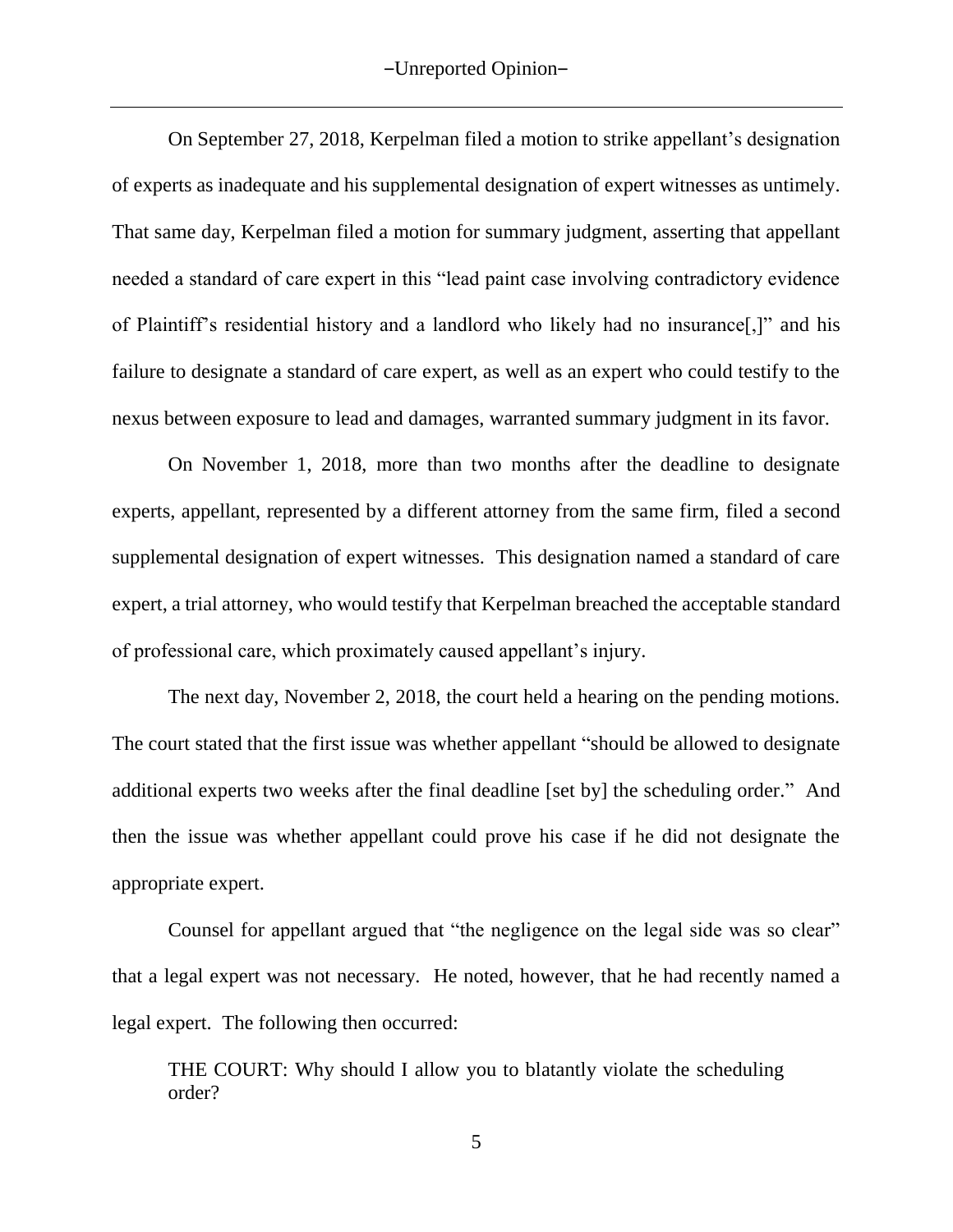[COUNSEL FOR APPELLANT]: Your Honor, as you pointed out in the Maddox and the progeny of those cases, it's well within your discretion to allow us time to  $-$  or, you know, extend these deadlines and not dismiss the case not – when there's not extreme prejudice on behalf of the Defendants.

The court asked why it should exercise its discretion, and counsel stated: "I don't know why these things  $- I$  wish I knew. I wish I could say  $- I$  could look into my predecessor's head and say why he did these things. But I don't know. All I know is I'm trying to fix them[.]"

Counsel for Kerpelman argued that there was no good faith showing from appellant for why he failed to meet his deadline, and there was not substantial compliance. He stated that counsel for appellant inherited "an egregious violation of the [c]ourt's scheduling order." Counsel also stated that saying: "You didn't serve him, aha, it's malpractice" was incorrect, and there needed to be an expert regarding how many attempts at service, and what methodology, was appropriate, especially in this case with questions regarding whether appellant lived at the premises and whether any judgment was collectable.

At the end of the hearing, the court stated that it would issue a written decision. It stated, however, that it would be granting Kerpelman's motion for summary judgment.

On November 14, 2018, the court issued its memorandum and order. The court stated, in pertinent part, as follows:

In the current case, Plaintiff Justin Prestia must prove by a preponderance of the evidence that but for Defendant's negligence, he probably would have prevailed in the underlying lead paint case. In order to prevail in a lead paint case, a litigant is required to designate an expert that could prove a causal link between the lead paint and the medical condition. *Rochkind v. Stevenson*, 454 Md. 277, 294 (2017). This would require Plaintiff to designate an expert witness.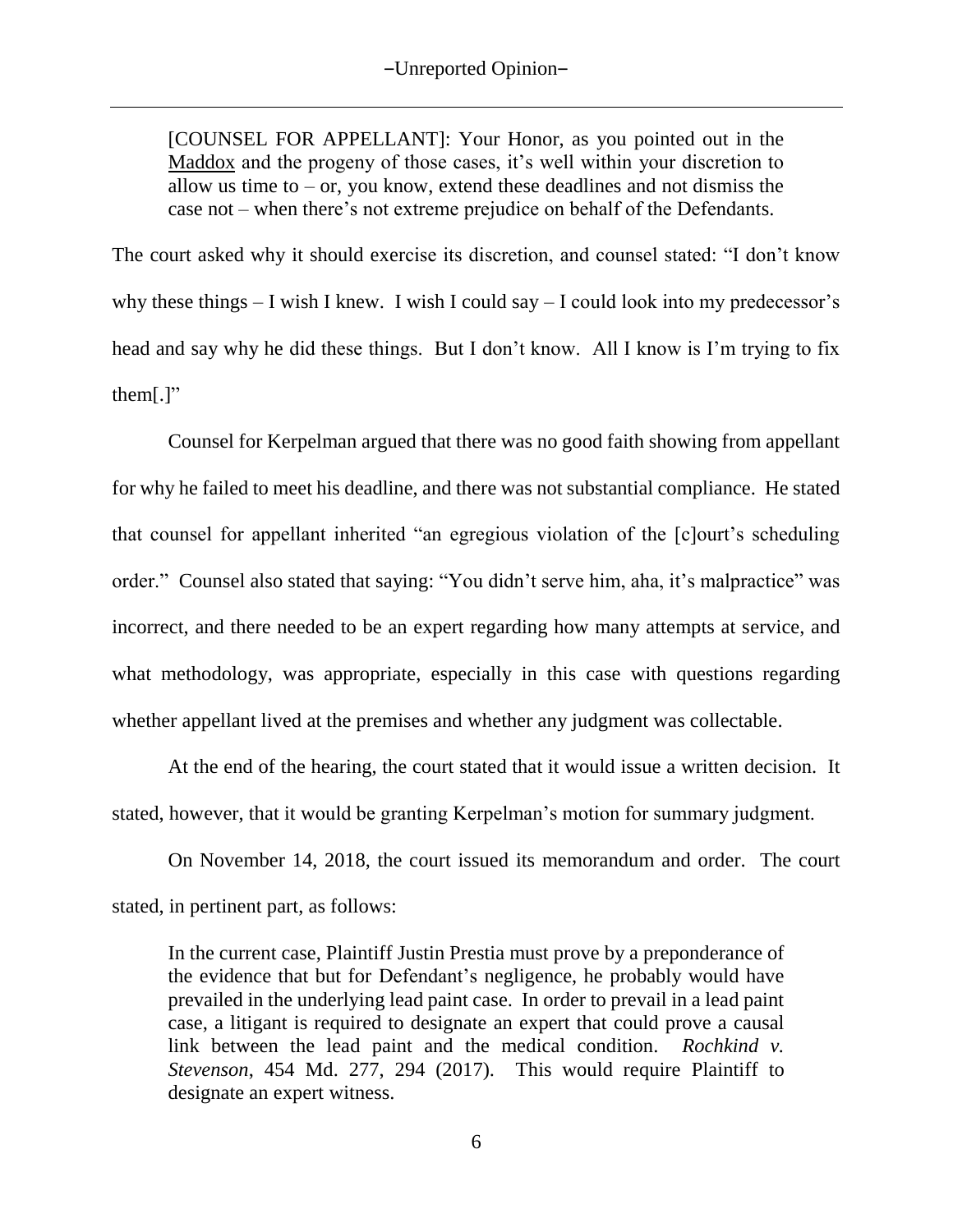Maryland Rule  $\frac{8}{9}$  2-504(b)(1)(B) addresses the requirements for the designation of expert witnesses in a scheduling order and provides that, "a scheduling order shall contain . . . one or more dates by which each party shall identify each person whom the party expects to call as an expert witness at trial, including all information specified in Rule  $2-402(g)(1)$ ." Md. Rule  $\S$  2-402(g)(1) provides that a party is required to, "disclose the name and address of any witness who may give an expert opinion at trial, whether or not that person was retained in anticipation of litigation or for trial." This [c]ourt finds that Plaintiff's attempt at designating a medical causation expert in their Preliminary Designation of Expert Witnesses failed to meet the requirements of Md. Rule  $\S 2-402(g)(1)$  because Plaintiff did not identify the expert by name with any degree of specificity.

Seventeen days after the scheduling order deadline to submit Plaintiff's expert designations, Plaintiff filed a Supplemental Designation of Expert Witnesses that identified Dr. Paul T. Rogers as the pediatric expert who could testify to medical causation. . . . At the motions hearing held on November 2, 2018, Plaintiff did not state a reason for the late filing and no good faith reason was offered for the failure. The Court of Special Appeals explained in *Faith v. Keefer*, 127 Md. App. 706 (1999) that permitting a party to deviate from a scheduling order without a showing of good cause, "would be, on its face, prejudicial and fundamentally unfair to opposing parties, and would further contravene the very aims supporting the inception of Rule 2-504 by decreasing the value of scheduling order[s] to the paper upon which they are printed." *Id*. at 733.

This [c]ourt finds that Defendant would be prejudiced if Plaintiff's late Supplemental Designation of Expert Witnesses were admitted as Defendant's expert designations would be in response to Plaintiff's inadequate and legal insufficient Preliminary Designation of Expert Witnesses. Plaintiff failed to provide any showing of good cause and gave no reason for the late filing at the November 2, 2018 hearing. Accordingly, this [c]ourt **GRANTS** Defendant's Motion to Strike and **DENIES** Plaintiff's Motion [for] Leave to Designate Additional Expert Witnesses.

Plaintiff cannot prove Defendant's action[s] were negligent without a legal standard of care expert as a matter of law. Plaintiff cannot prove that any lead paint was a cause of Plaintiff' medical condition without a medical causation expert. Therefore, this [c]ourt **DENIES** Plaintiff's Motion for Summary Judgment and **GRANTS** Defendant's Motion for Summary Judgment.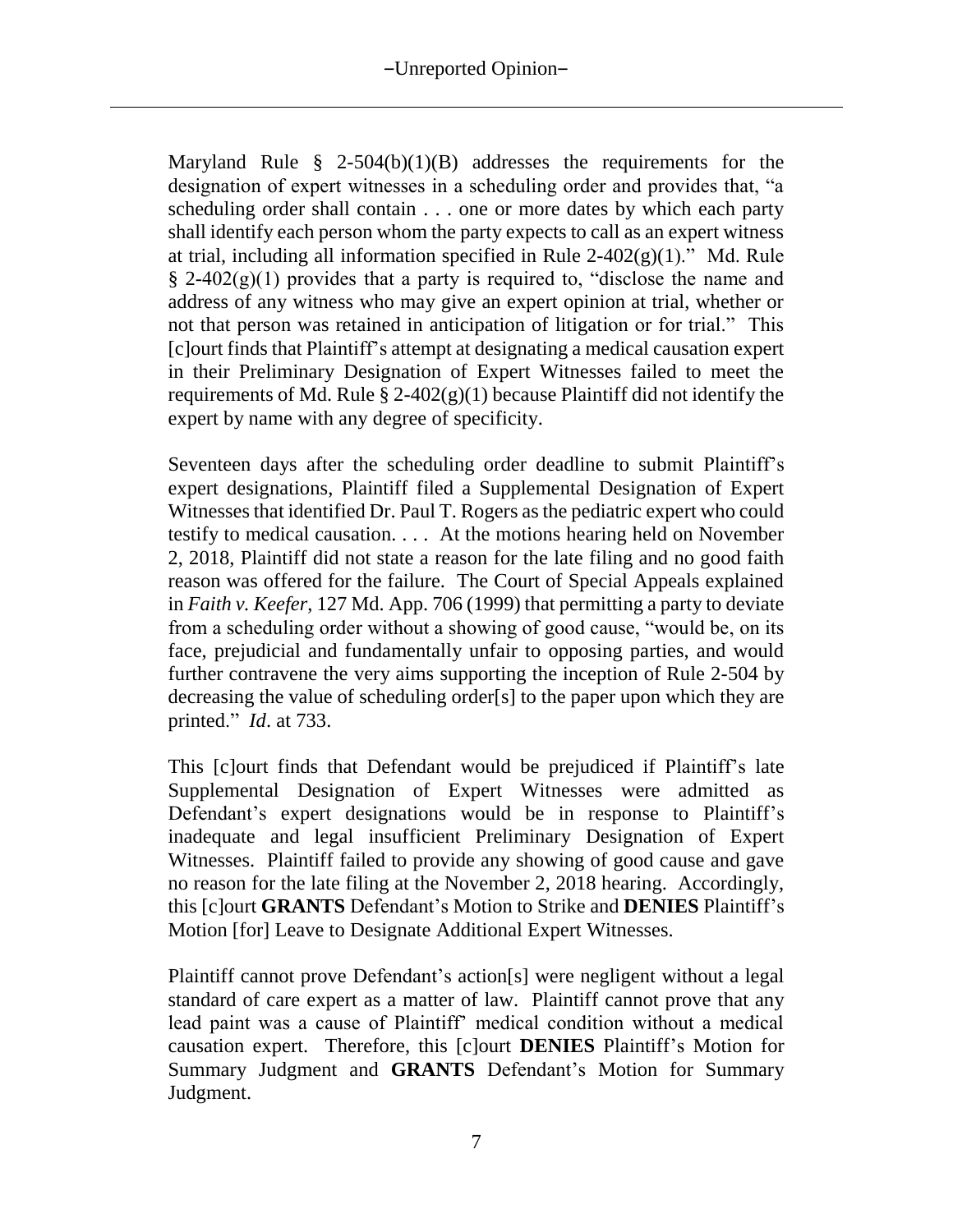This appeal followed.

#### **DISCUSSION**

### **I.**

#### **Striking Additional Expert Witnesses**

Appellant contends that the circuit court abused its discretion in striking his expert witnesses "when there had been substantial compliance with discovery to date and discovery was still open at the time of the dispositive motions hearing." He asserts that scheduling orders are not "unyieldingly rigid," quoting *Naughton v. Bankier*, 14 Md. App. 641, 654 (1997), that appellant's initial counsel had "made a good faith effort" to comply with the scheduling order, and there was limited prejudice to Kerpelman because "trial was still 20 weeks away."

Kerpelman contends that the circuit court "correctly struck the [a]ppellant's expert witnesses because the expert designation did not substantially comply with the scheduling order, and [a]ppellant offered no good faith justification for failing to comply with the order." It asserts that Maryland courts "routinely" exclude expert witness testimony when the required information is not disclosed during the period set out in the scheduling order. Kerpelman argues that counsel's statement at the hearing showed that there was no good cause for the violation of the scheduling order, and therefore, the circuit court properly exercised its discretion in striking the late disclosure of experts.

The "appropriate sanction for a discovery or scheduling order violation is largely discretionary with the trial court." *Admiral Mortgage v. Cooper*, 357 Md. 533, 545 (2000).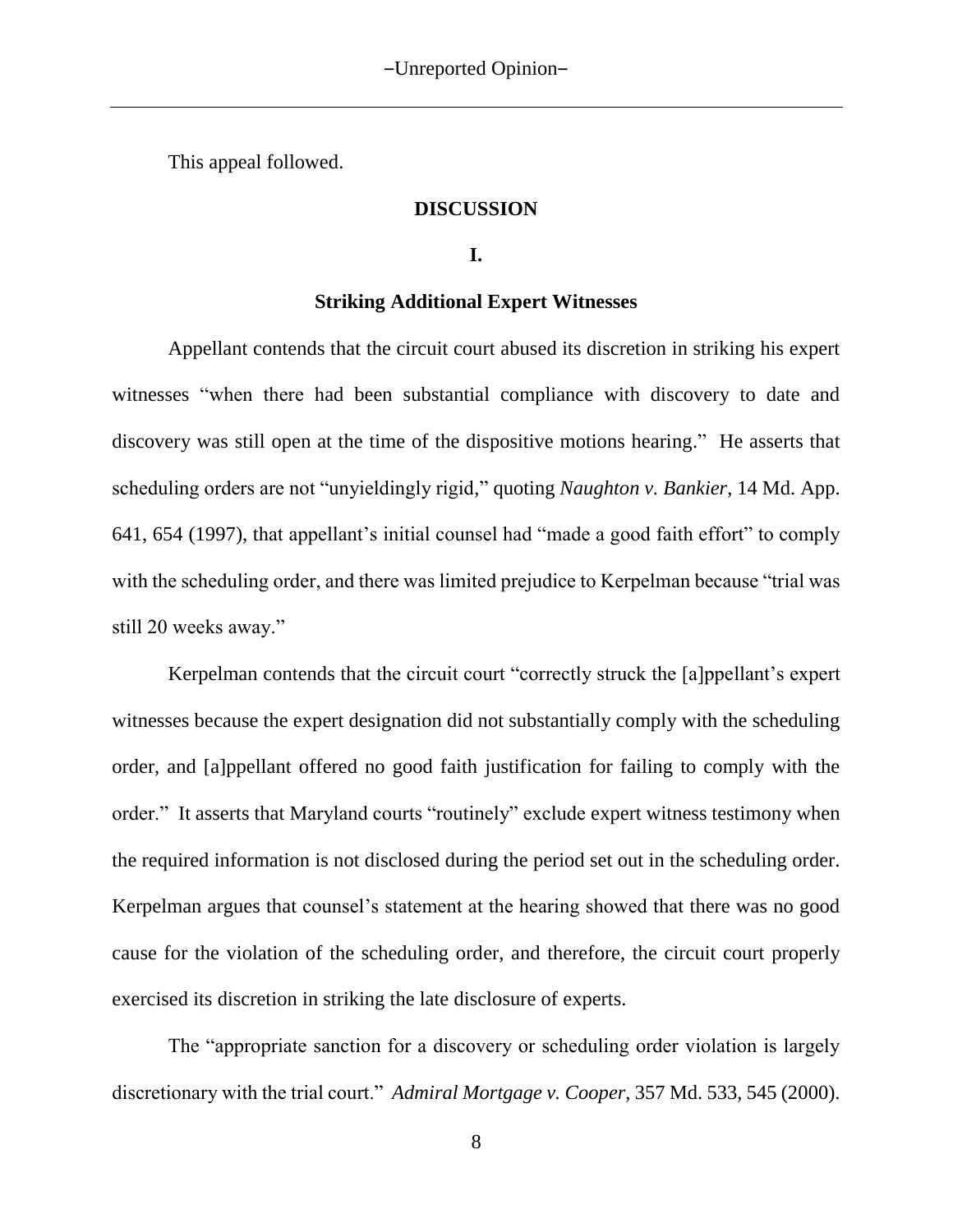*Accord Dackman v. Robinson*, 464 Md. 189, 231–32 (2019). An abuse of discretion occurs when a decision is "well removed from any center mark imagined by the reviewing court and beyond the fringe of what that court deems minimally acceptable." *King v. State*, 407 Md. 682, 697 (2009) (quoting *North v. North*, 102 Md. App. 1, 14 (1994)). Appellate review pursuant to an abuse of discretion standard is highly deferential; it "will not be reversed simply because the appellate court would not have made the same ruling." *Id*. (quoting *North*, 102 Md. App. at 14).

Maryland Rule 2-504(a) provides that, absent certain exceptions, the circuit court shall enter a scheduling order in every civil case. The scheduling order shall specify, among other things, the date by which the litigants must identify any expert witnesses who will testify at trial, including all information specified in Rule 2-402(g)(1). Md. Rule 2- $504(b)(1)(A)-(H).4$ 

The purpose of the rule is "to maximize judicial efficiency and minimize judicial inefficiency." *Naughton,* 114 Md. App. at 653. *Accord Maddox,* 174 Md. App. 489, 498 (2007) (The purpose of scheduling orders is to "move the case efficiently through the litigation process by setting specific dates or time limits for anticipated litigation events to

 $\overline{a}$ 

<sup>&</sup>lt;sup>4</sup> Md. Rule 2-402(g)(1) provides, in part, as follows:

A party by interrogatories may require any other party to identify each person, other than a party, whom the other party expects to call as an expert witness at trial; to state the subject matter on which the expert is expected to testify; to state the substance of the findings and the opinions to which the expert is expected to testify and a summary of the grounds for each opinion; and to produce any written report made by the expert concerning those findings and opinions.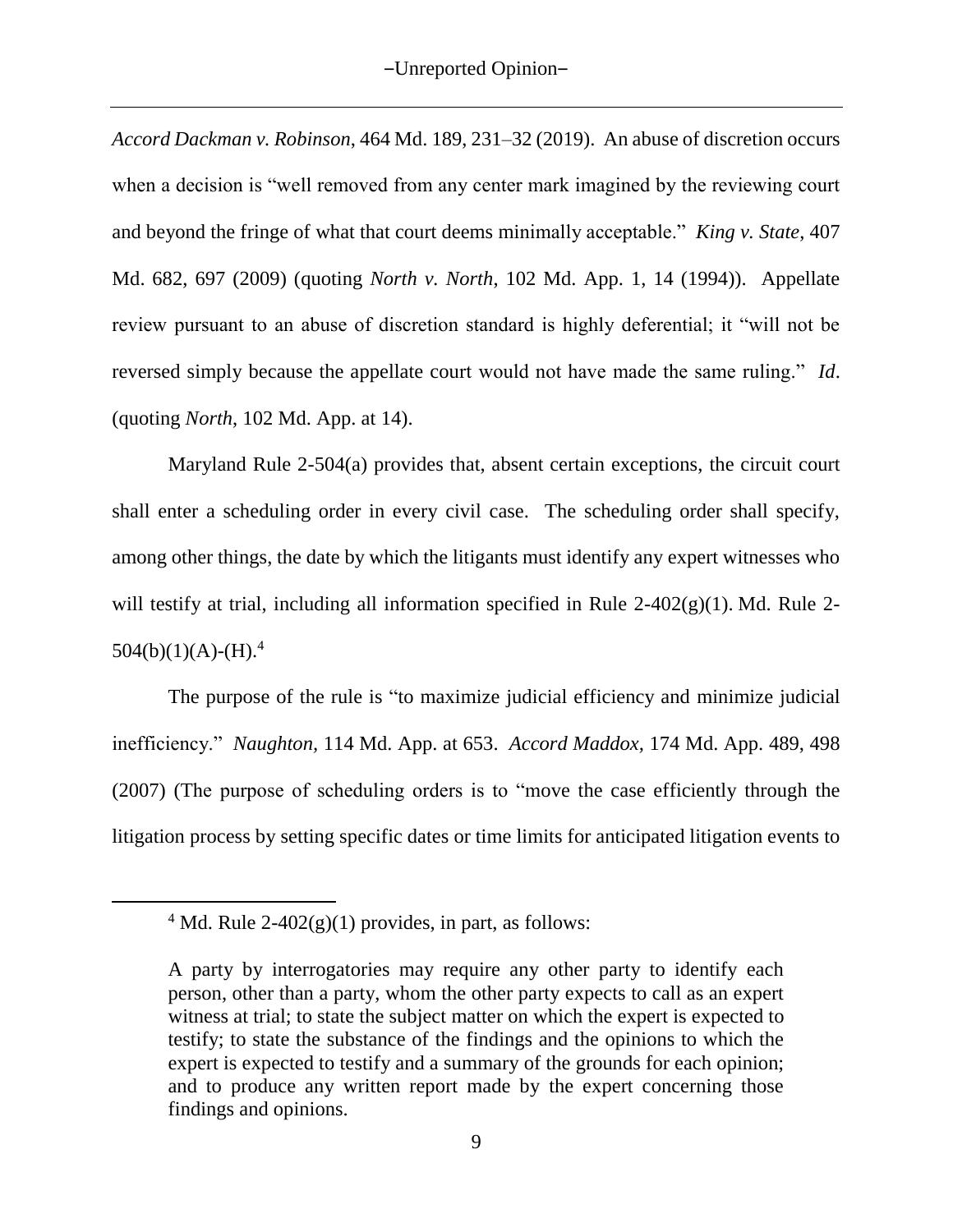occur."). "Scheduling orders must be given respect as orders of the circuit court, and the court may, under appropriate circumstances, impose sanctions upon parties who fail to comply with the deadlines in scheduling orders." *Id*. at 507. Scheduling orders serve the important purpose of giving opposing counsel time to "pursue further discovery" after receiving initial expert disclosures. *Maddox,* 174 Md. App. at 500.

Although it may not always be possible to achieve absolute compliance, "we think it quite reasonable for Maryland courts to demand at least substantial compliance, or, *at the barest minimum*, a good faith and earnest effort toward compliance." *Naughton*, 114 Md App. at 653 (1997). *Accord Maddox*, 174 Md. App. at 499 ("[L]itigants must make good faith and reasonable efforts to substantially comply with the court's deadlines."). To allow a party to deviate from a scheduling order without showing good cause is, "on its face, prejudicial and fundamentally unfair to opposing parties," and it would diminish the value of scheduling orders. *Naughton*, 114 Md. App. at 654.

Here, appellant named only two experts by the August 28, 2018, deadline, a deadline that already had been extended with the consent of opposing counsel. When the court asked counsel why it should exercise its discretion to allow appellant to designate experts in violation of the scheduling order, including one expert named more than two months after the deadline and one day before the hearing, counsel was unable to proffer a good faith effort to comply with the order. As indicated, counsel's response to the court's question was: "I don't know why these things – I wish I knew. I wish I could say – I could look into my predecessor's head and say why he did these things. But I don't know. All I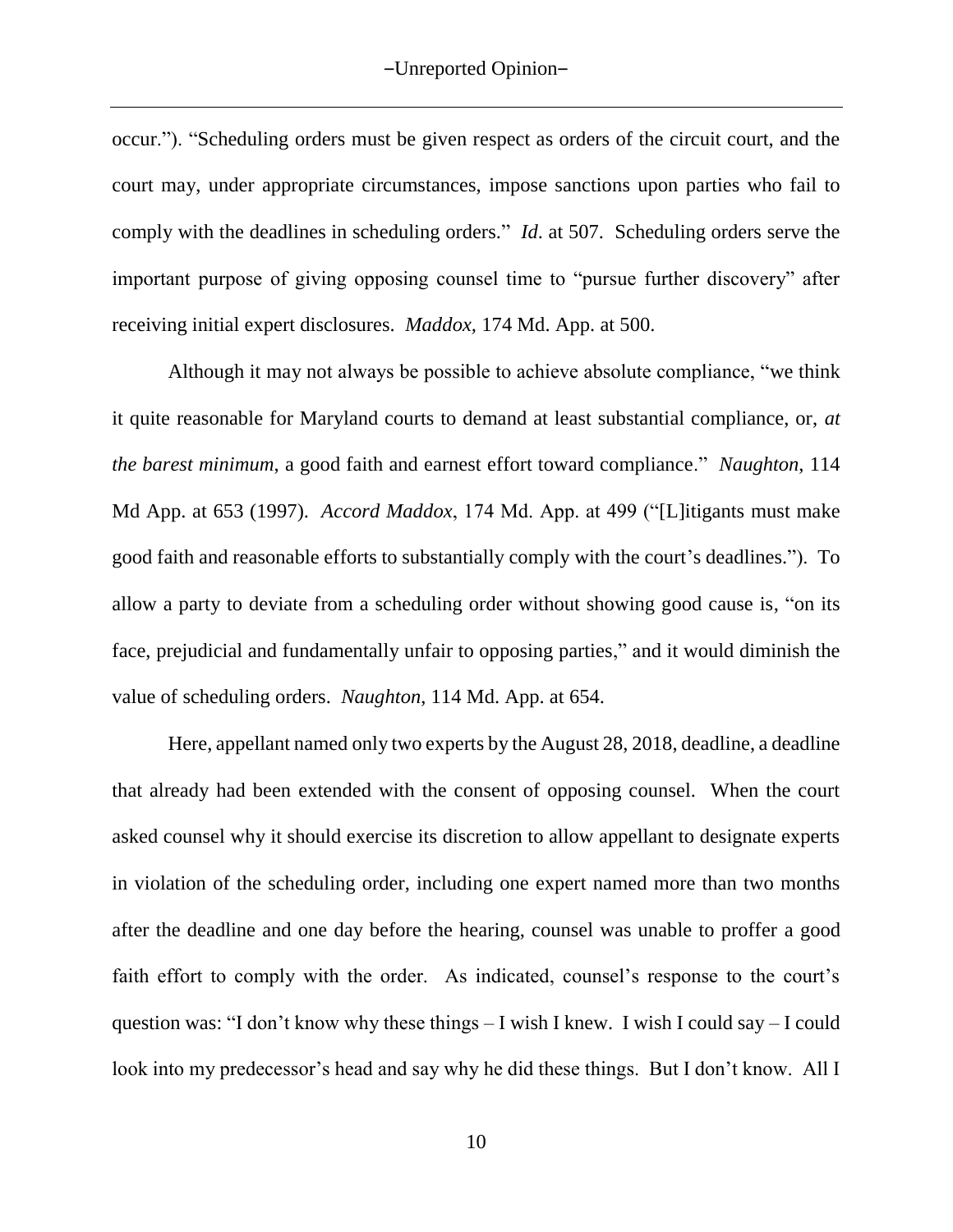know is I'm trying to fix them." Under these circumstances, we cannot conclude that the circuit court abused its discretion in excluding the expert witnesses named after the deadline set forth in the scheduling order.

## **II.**

### **Legal Standard Expert**

After ruling that appellant could not call experts relating to medical causation or the legal standard of care, the circuit court granted summary judgment in favor of Kerpelman, stating that appellant could not prove that Kerpelman was negligent without a legal standard of care expert. Appellant contends that a legal standard of care expert was not required in his legal malpractice case because the negligence was so obvious that the trier of fact could understand it without an expert. He asserts that his claim was that Kerpelman "should have served the [landlord] in the time limit established by the [c]ourt, or should have told their client to find another lawyer who could."

Kerpelman contends that "[a]ppellant's lack of a medical causation or standard of care expert is fatal to his claim because causation is an element of the underlying claim, and the alleged misconduct is not so obvious to a lay person such that they could understand the proper conduct without expert testimony." It asserts that, to prevail on his malpractice claim, appellant had to show that he would have prevailed in the underlying lead paint case but for Kerpelman's negligence, and he suffered harm because of Kerpelman's acts of omissions. Kerpelman argues that, without a medical causation expert, appellant could not show that lead exposure at the property injured him. As to the legal standard of care,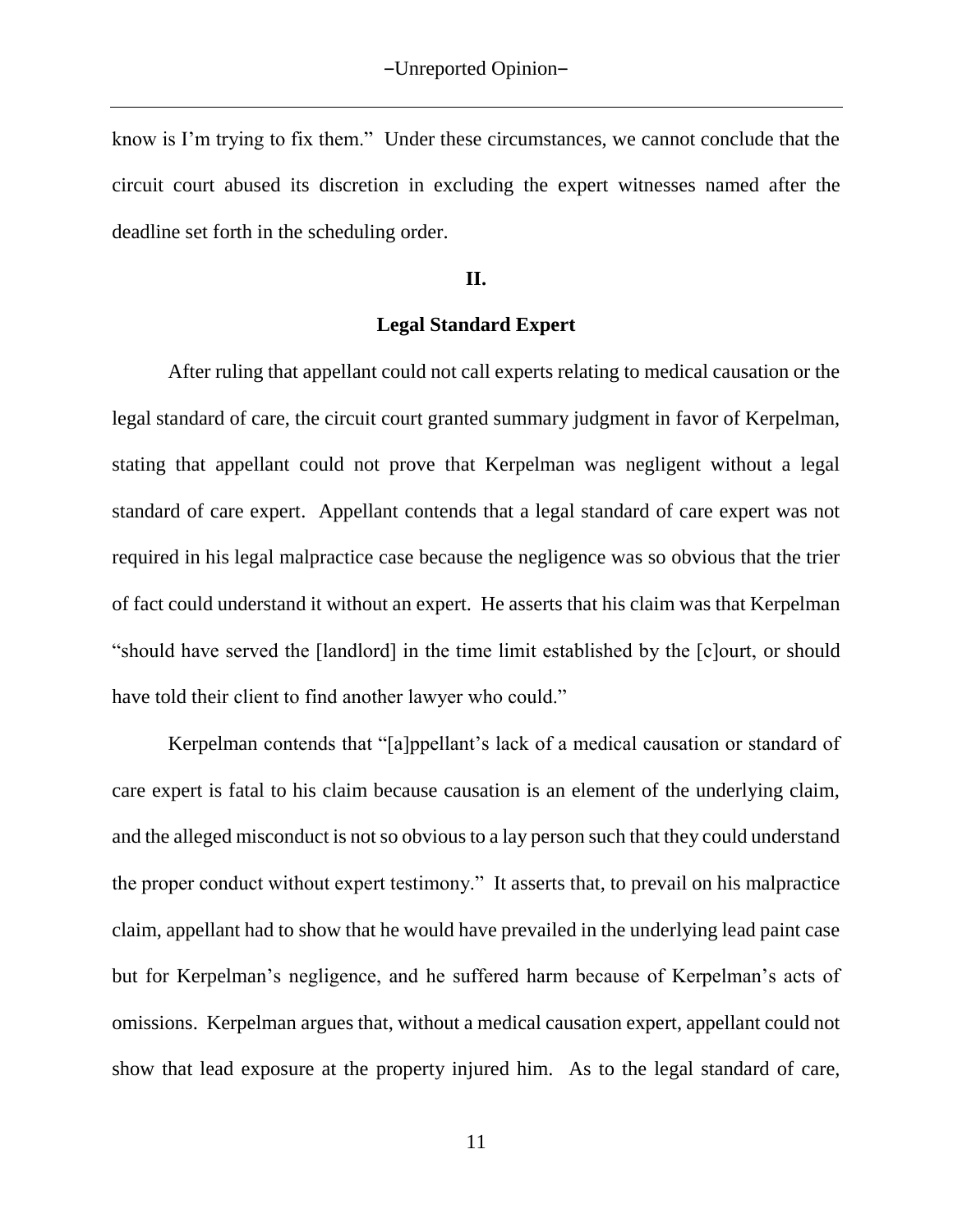Kerpelman asserts that appellant "fails to address the full scope of [Kerpelman's] efforts to prosecute the underlying lead paint claim in favor of making it a service of process question," and an expert's testimony was "absolutely necessary to explain what should have been done differently according to the standard of care which governs attorneys' conduct in Maryland."

Maryland Rule 2-501(f) governs motions for summary judgment and states that a trial court "shall enter judgment in favor of or against the moving party if the motion and response show that there is no genuine dispute as to any material fact and that the party in whose favor judgment is entered is entitled to judgment as a matter of law." *See Fox v. Fidelity First Home Mortg. Co.,* 223 Md. App. 492, 507–08, *cert. denied*, 445 Md. 20 (2015). "A material fact is 'one that will somehow affect the outcome of the case."' *Id*. at 508 (quoting *Commercial Union Ins. Co. v. Harleysville Mut. Ins. Co*., 110 Md. App. 45, 51 (1996)). "We review a grant of summary judgment without deference, and construe the facts, and any reasonable inferences that may be drawn from them, in the light most favorable to the non-moving party." *Calvo v. Montgomery County*, 459 Md. 315, 323 (2018). Thus, we review without deference the court's decision that, without a legal standard of care expert, appellant could not prove his negligence claim and Kerpelman was entitled to summary judgment.

To prove legal malpractice, a plaintiff must show "(1) the attorney's employment; (2) his neglect of a reasonable duty; and (3) loss to the client proximately caused by that neglect of duty." *Hooper v. Gill*, 79 Md. App. 437, 440–41, *cert. denied*, 317 Md. 510

12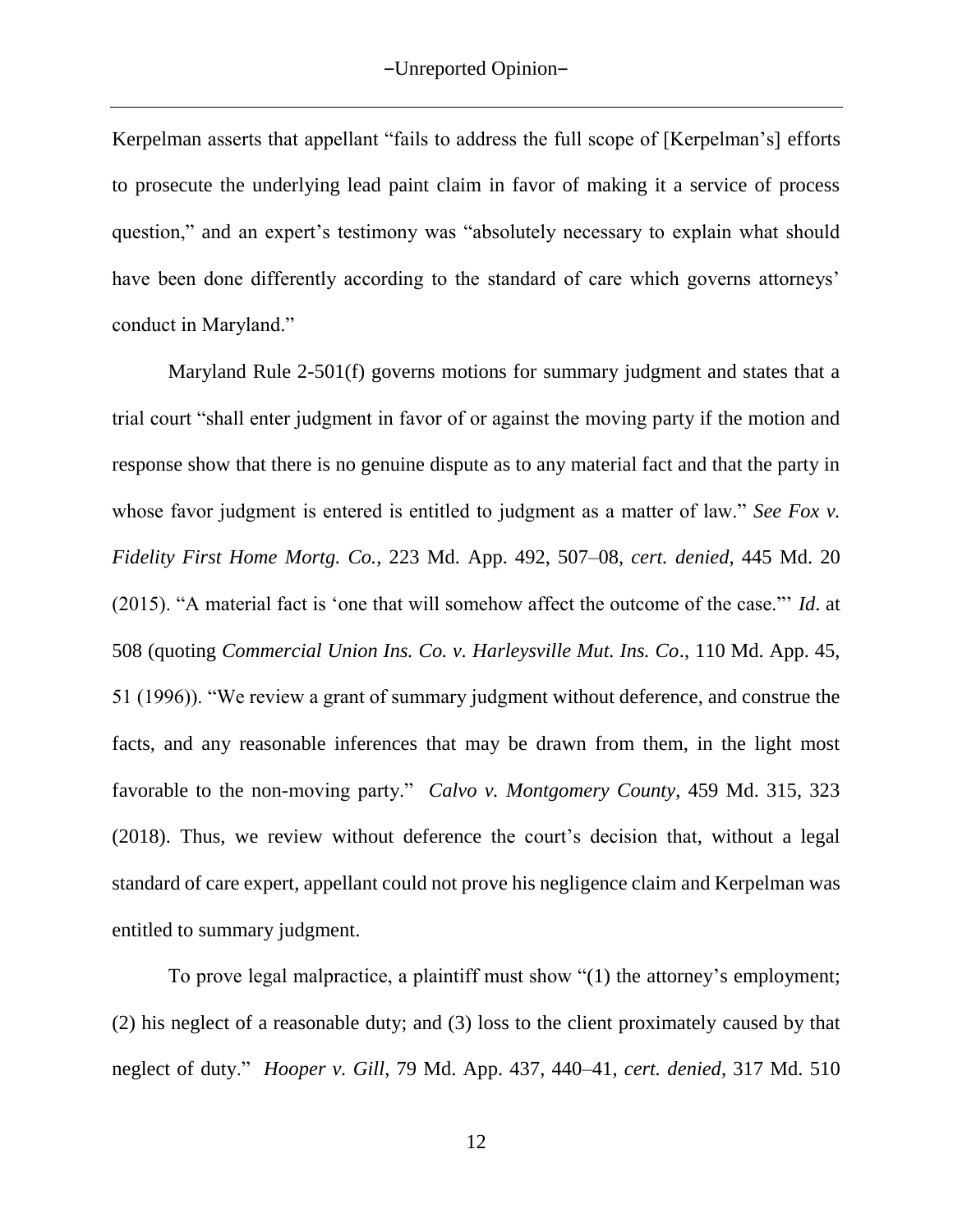(1989), *cert. denied*, 110 S.Ct. 2588 (1990). *Accord Supik v. Bodie, Nagle, Dolina, Smith & Hobbs, P.A*, 152 Md. App. 698, 717 (2003), *cert. denied*, 379 Md. 225 (2004). The appellate courts have explained that, generally, allegations of professional malpractice require expert testimony, stating,

[i]n an action against a professional man for malpractice, the plaintiff bears the burden of overcoming the presumption that due skill and care were used. Although there may be instances in which the negligence is so gross or that which was done so obviously improper or unskillful as to obviate the need for probative testimony as to the applicable standard of care, (and here we proceed on the assumption that this is not such a case), generally there must be produced expert testimony from which the trier of fact can determine the standard of skill and care ordinarily exercised by a professional man of the kind involved in the geographical area involved and that the defendant failed to gratify these standards.

*Carter v. Arent Fox, LLP*, 212 Md. App. 685, 720 (quoting *Crockett v. Crothers*, 264 Md. 222, 224–25 (1972)), *cert. denied*, 435 Md. 502 (2013).

The circuit court found that a standard of care expert was required in this case to determine whether Kerpelman neglected a reasonable duty. We agree that, unlike the cases cited by appellant, the breach of duty in this case was not obvious. For example, this case is not analogous to *Suburban Hosp. Ass'n, Inc. v. Hadary*, 22 Md. App. 186 (1974), where a doctor used a non-sterile needle to perform a liver biopsy, a situation where a reasonable jury understands the need to use sterile needles and the consequences of the failure to do so. Rather, here, the issue was whether a reasonable attorney would have continued to seek service on a defendant who was evading service, after 17 attempts, in a case where liability was unclear, and the facts indicated that a judgment would not be collectable. We agree